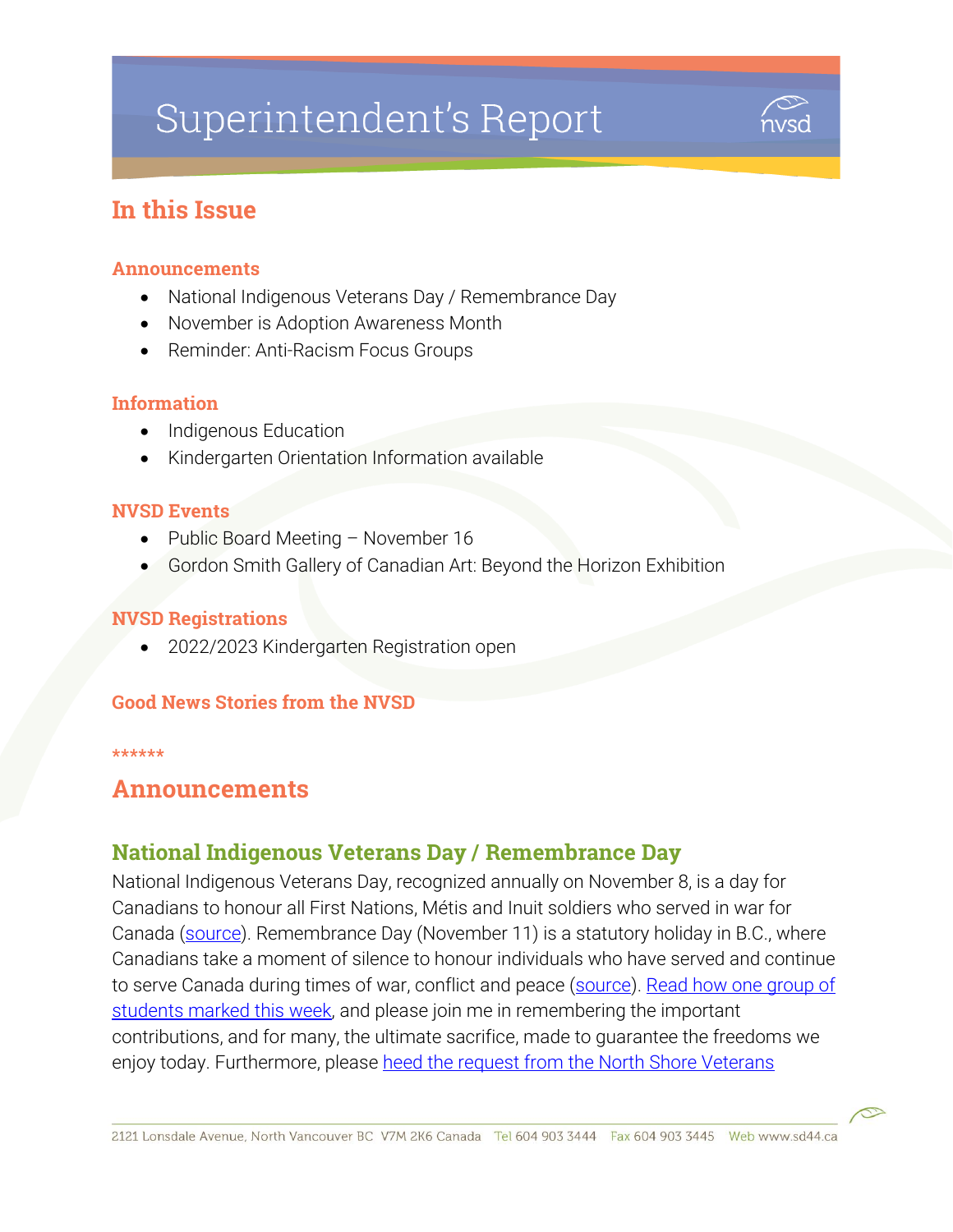

[Council](https://www.nsnews.com/local-news/dont-come-to-the-north-vancouver-remembrance-day-ceremony-veterans-group-pleads-4716762), asking the public to watch this year's Remembrance Day services at the Victoria Park cenotaph online.

### November is Adoption Awareness Month

November is Adoption Awareness month in British Columbia. Please join me in recognizing families in our community who have opened their hearts and homes and welcomed children and youth as permanent members of their family. It is important to acknowledge there are children who are still waiting for permanent, stable homes--filled with love, guidance and support. For information and support services for families who wish to adopt, please visit the **Adoptive Families Association of BC** website.

## Reminder: Anti-Racism Focus Groups

As part of the North Vancouver School District's commitment to learning from the community's lived experiences to help ensure a welcoming, safe and inclusive culture for all school district community members, parents/guardians are invited to participate in anti-racism focus groups scheduled to take place via Zoom on Thursday, November 18 at 4 p.m. and Thursday, November 25 at 4 p.m.

If you are interested in participating in the focus groups, which are facilitated by Bakau Consulting, please email Consultant Will Shelling at **[will@bakauconsulting.com](mailto:will@bakauconsulting.com)**, and use the **subject line: NVSD Parent/Guardian Focus Group [INSERT PREFERRED DATE]**. Please direct any questions about the focus groups to Bakau Consulting at [feedback@bakauconsulting.com.](mailto:feedback@bakauconsulting.com) Thank you for your participation.

# Information

## Indigenous Education

The [November issue](https://www.sd44.ca/ProgramsServices/indigenous-education/Documents/Indigenous%20Education%20Flyer_2021_Nov%208-30.pdf) of the Indigenous Education flyer is now available. In it you will find information and resources on National Indigenous Veterans Day, Remembrance Day, Louis Riel Day and the Métis people, and a variety of educational resources around the Core Competencies These flyers are posted to the [Indigenous Education](https://www.sd44.ca/ProgramsServices/indigenous-education/Pages/default.aspx#/=) section of our website (scroll to the bottom of the page).

# Kindergarten Orientation Information available

An informational kindergarten orientation presentation for parents/guardians of children born in 2017 who will enter kindergarten in September 2022 is available online **HERE**. Please share the link with families you know who will soon have their children join our NVSD family.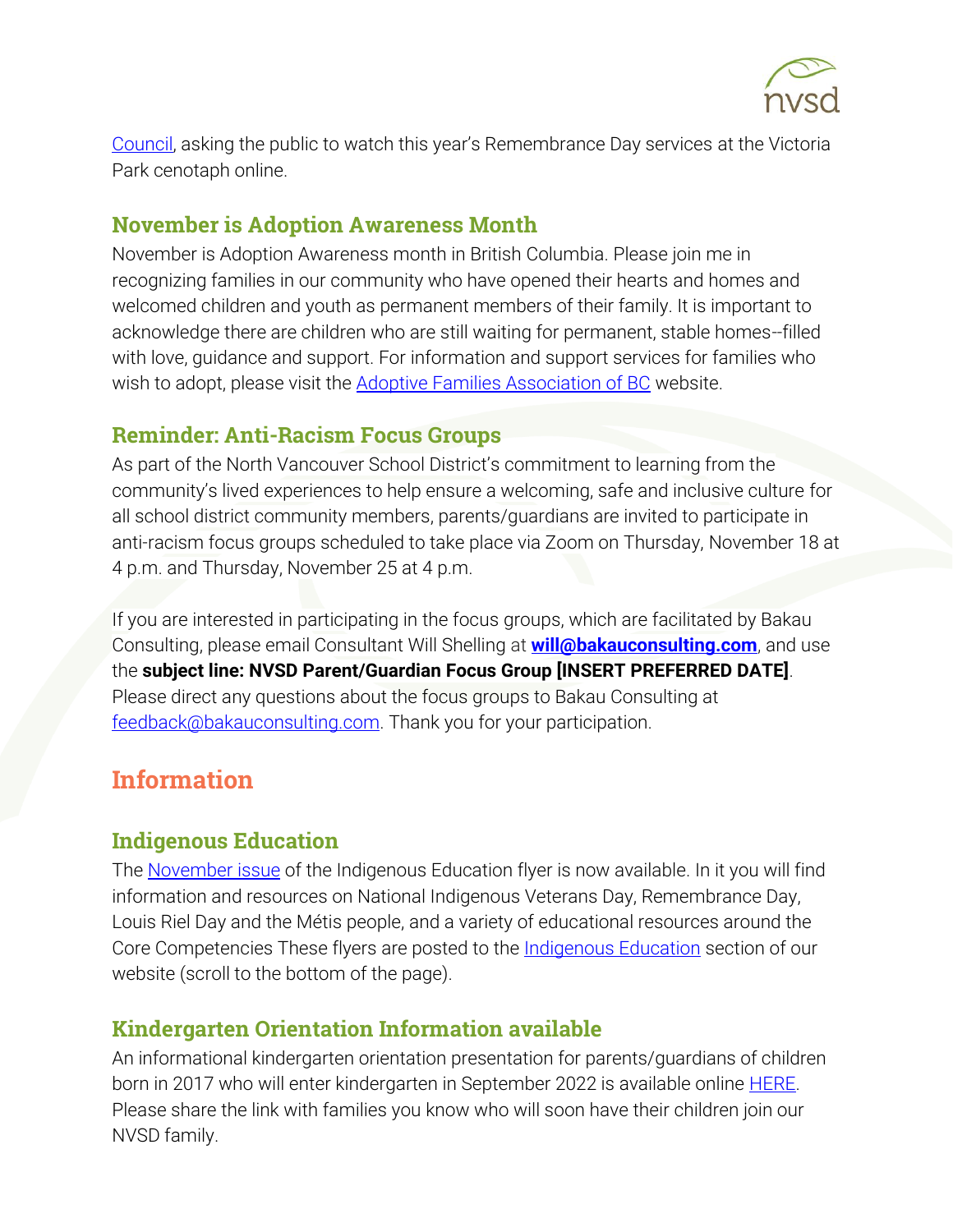

# NVSD Events

# Public Board Meeting – November 16

The next Board of Education Public Board Meeting takes place virtually on Tuesday, November 16 at 6:30 p.m. Visit our [Meetings & Minutes](https://www.sd44.ca/Board/Meetings/Pages/default.aspx#/=) page for information on how you can provide input and to review the agenda and board package (available on the Thursday afternoon preceding the public meeting).

# Gordon Smith Gallery of Canadian Art: Beyond the Horizon Exhibition

This year's fall exhibition, Beyond the Horizon, is an expression that encourages us to consider what is "farther than the possible limit of sight, beyond what we can foresee, know or anticipate." It is both visual – what we see – and conceptual – what we know. The horizon as a metaphor provides us with an opportunity to challenge and evaluate our own ways of knowing. The artists in this exhibition expand conventional uses of materials and explore modes of making through collaboration with other artists and the land. Click [HERE](https://www.sd44.ca/school/artistsforkids/Visit/Exhibitions/Pages/default.aspx#/=) for more information about this exhibition, including gallery hours.

# NVSD Registrations

## 2022/2023 Kindergarten Registration open

Registration (priority placement) for children entering kindergarten in September 2022 (children born in 2017) is open until December 17, 2021. Parents/legal guardians must book an appointment using our online booking system to register their child *in person* for kindergarten. Detailed instructions on the registration process, including forms and documentation required, are available **HERE**.

# Good News Stories from the NVSD

Visit our [Learn, Share & Grow Blog](https://www.sd44.ca/District/LearnShareGrow/default.aspx#/) and [News & Announcements](https://www.sd44.ca/Pages/newsarchive.aspx?ListID=d00680b1-9ba1-4668-9328-d82dd27dacd4) section of our website to stay informed on the good work that is happening here. *Enjoy!*

- How one class lived the phrase 'I Remember' ([NVSD blog post\)](https://www.sd44.ca/District/LearnShareGrow/default.aspx#/view/658)
- Montroyal student calls on school community to put litter in its place (NVSD blog [post\)](https://www.sd44.ca/District/LearnShareGrow/default.aspx#/view/657)
- Meet the artist behind the new Braemar logo (NVSD [blog post\)](https://www.sd44.ca/District/LearnShareGrow/default.aspx#/view/656)
- Sutherland Secondary staff connect with the land and each other at Cheakamus Centre [\(NVSD blog post\)](https://www.sd44.ca/District/LearnShareGrow/default.aspx#/view/655)